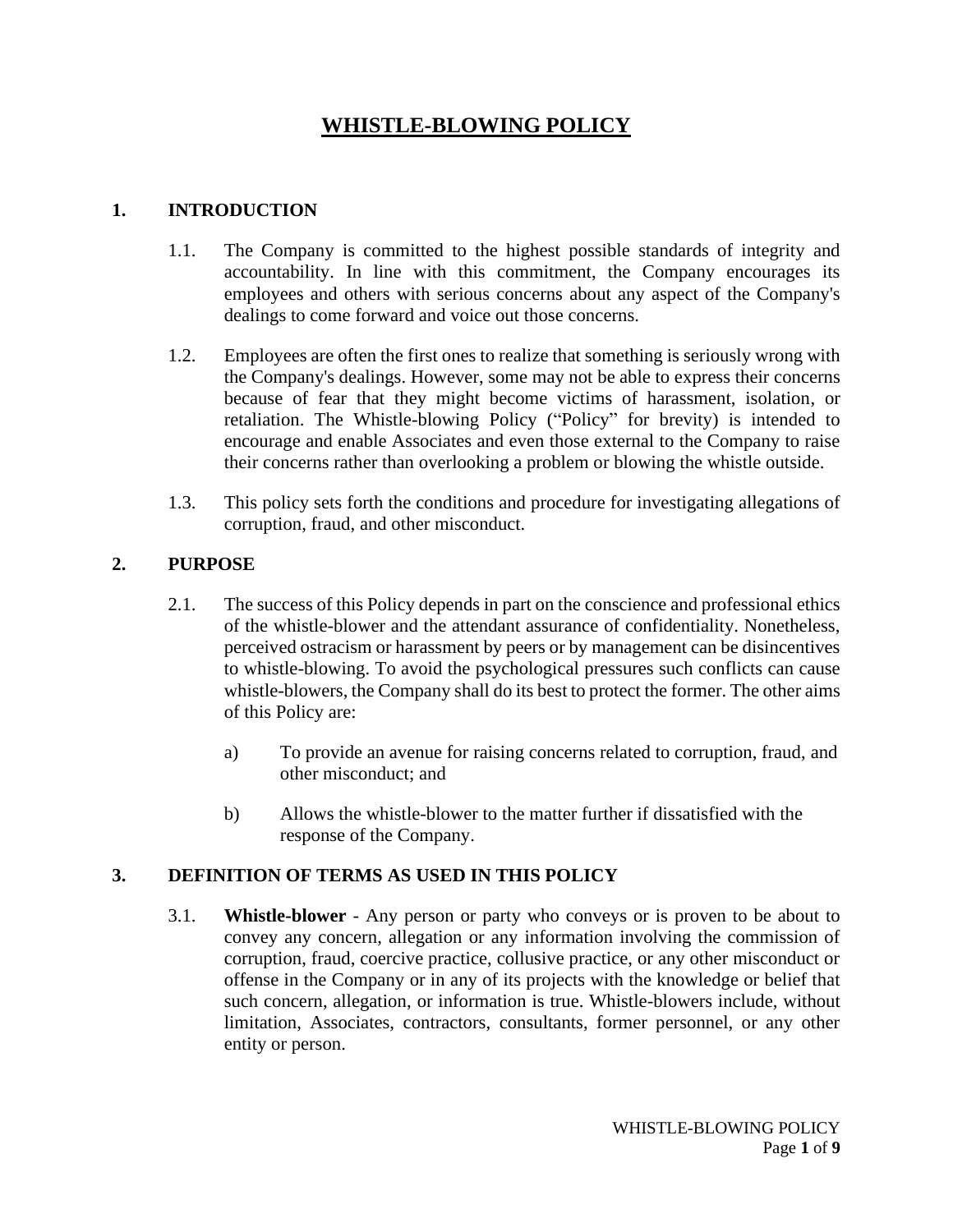- 3.2. **Associate** Refers to all directors, department heads, managers, officers and all other employees whether member of the key management personnel or the rankand-file personnel.
- 3.3. **Corruption** The offering, giving, receiving or soliciting, directly or indirectly, anything of value to improperly influence the actions of another party.
- 3.4. **Fraud** Any act or omission, including a misrepresentation, that knowingly and recklessly misleads or attempts to mislead, a party to obtain financial reward or any other benefit, or to avoid an obligation.
- 3.5. **Managing Director** the Managing Director or officer of the Company with an equivalent rank.
- 3.6. **Misconduct** The failure of an Associate to observe the Company's code of conduct or standards of behavior.
- 3.7. **Coercive Practices** Impairing, harming or threatening to impair or harm, directly or indirectly, any party or property of the latter to improperly influence the actions of a party.
- 3.8. **Collusive Practices** An arrangement between two or more parties designed to an improper purpose, including improperly influencing the actions of another party.
- 3.9. **Retaliation** Any act of discrimination, reprisal, harassment or vengeance, direct or indirect, recommended, threatened or taken against a whistle-blower by any person because the whistle-blower has made a disclosure pursuant to this Policy.
- 3.10. **Committee** –Audit and Risk Oversight Committee.
- 3.11. **President** President of the Company.

### **4. SCOPE**

- 4.1. In line with the Code of Conduct, all Associates are required to disclose acts related to fraud, corruption, or any other misconduct that come to their attention. Similarly, the Company requires its partners and stakeholders to disclose acts of fraud, corruption, or any other misconduct that involve personnel as well as actions that undermine Company operations. Thus, the typical disclosure required from an Associate or a concerned third party include, without limitation, the following:
	- a) Failure to comply with statutory obligations;
	- b) Unlawful acts or orders involving violation of law, gross waste, mismanagement, abuse of authority, and substantial danger to public health or safety;
	- c) Corruption;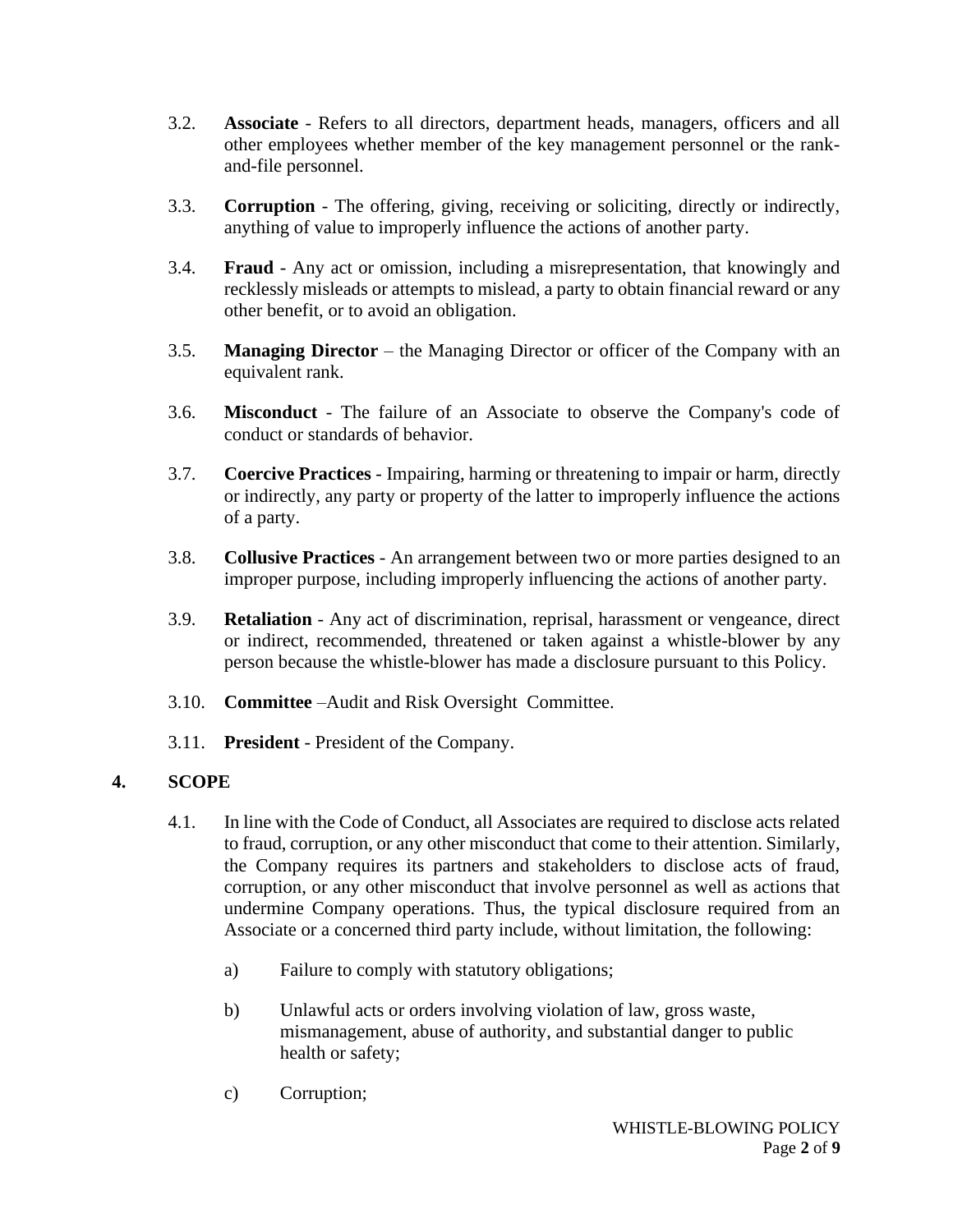- d) Fraud;
- e) Misconduct;
- f) Coercive Practices;
- g) Collusive Practices;
- h) Any other activity which undermines the Company's operations.
- 4.2. Whistle-blowing complaints should be made in the reasonable belief that what is being reported is true. Allegations and concerns expressed anonymously shall be considered at the discretion of the President or his duly authorized representative. In the exercise of such discretion, the President, or his duly authorized representative, shall consider the following factors without limitation: the seriousness of the allegation, its credibility, and the extent to which it can be confirmed or corroborated by reliable sources.
- 4.3. This Policy does not apply to complaints of Associates regarding unsatisfactory probation reports, performance evaluations, discriminatory work assignments, sexual harassments, or any other personal grievances. The said complaints should be referred to the Human Resources Department and other mechanisms established by the Company for such grievances. However, if in the opinion of the whistleblower factors such as probation reports, performance evaluations, or work assignments are being used by management in a retaliatory manner, this Policy shall apply.
- 4.4. It should be noted that whistle-blowers are reporting parties. They are neither investigators nor finders of fact. They do not determine if corrective measures are necessary, neither do they determine the appropriate corrective or remedial action that may be warranted.

### **5. PROTECTION OF AND REMEDIES OF A WHISTLE-BLOWER**

- 5.1. For this policy to be effective, the concerned parties must be adequately assured that the information given will be treated in a confidential manner and, above all, that they will be protected against retaliation from within or without the Company. The Company will maintain as confidential the whistle-blower's identity unless:
	- a) Such person agrees to be identified;
	- b) Identification is necessary to allow the Company or the appropriate law enforcement officials to investigate or respond effectively to the disclosure;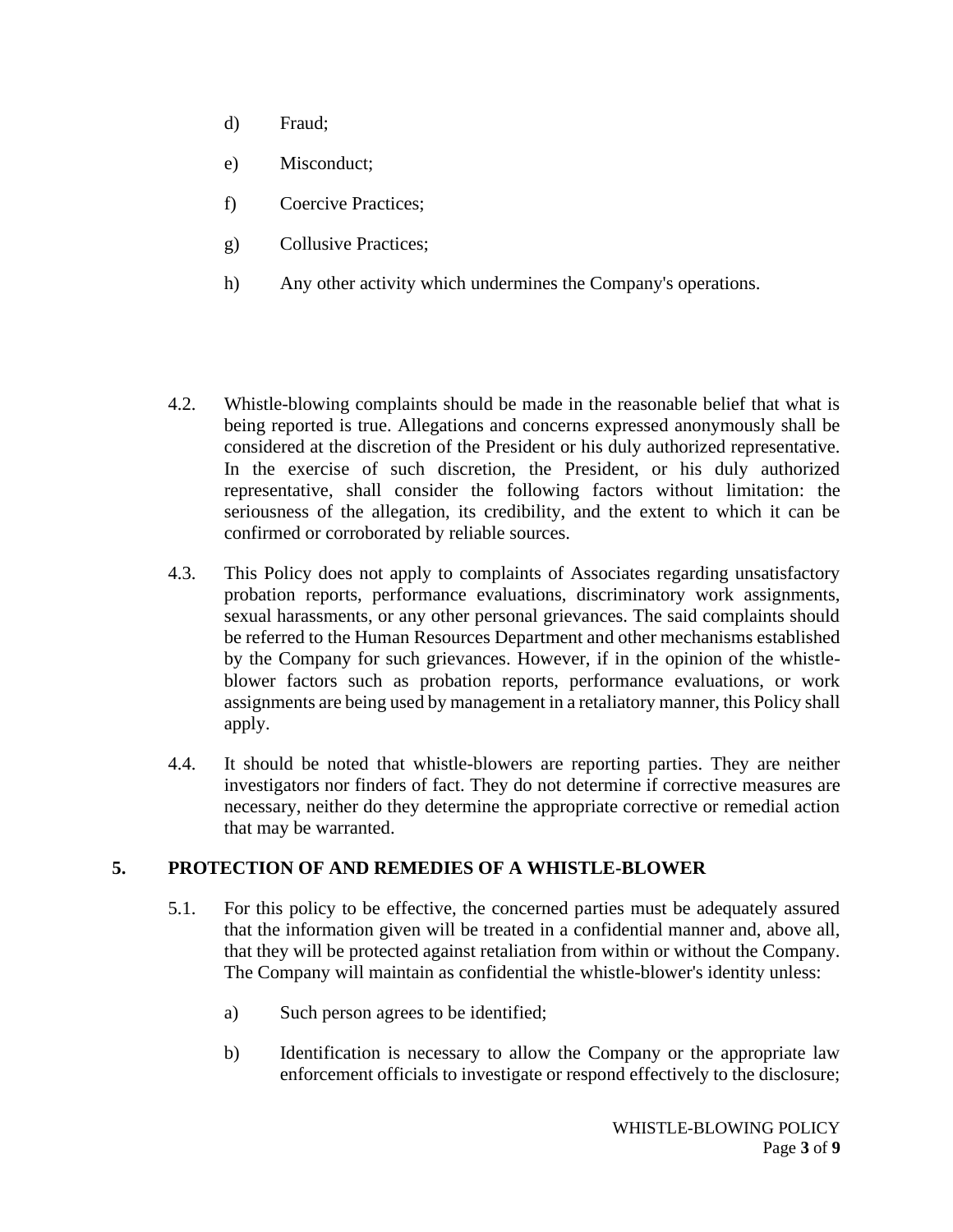- c) Identification is required by law or under the Company's rules and regulations, or where a false accusation has been maliciously made; or
- d) The person accused is entitled to the information as a matter of legal right or under the Company's rules and regulations. In such an event, the Company shall inform the whistle-blower prior to revealing his or her identity.
- 5.2. Retaliation against any whistleblower shall not be permitted.
- 5.3. The protection that the Company can give parties external to the Company shall be limited to the capability of the latter. Any retaliatory action by an Associate against a contractor, the latter' s employees, agents, or representatives because of the disclosure made by such persons under this Policy shall be taken seriously by the Company. If retaliation occurs at the hands of the Company Contractors, then the contract between the Company and the said contractor shall be subject to immediate review and possible termination.
- 5.4. Subject to the provisions of Section 5.1, 5.2, and 5.3, the following protection and sanctions can be among those used by the Company, depending on the circumstances:
	- a) To the extent possible, the President or his duly authorized representative, subject to the Company' s rules and regulations, shall guarantee the confidentiality of the identity of an individual who submits a whistleblowing complaint or is a witness in an investigation;
	- b) Where a person makes or is in the process of making a report in the reasonable belief that the contents of the report are true, that person's identity is to be fully protected from unauthorized disclosure even when making referrals to national authorities;
	- c) Where a party external to the Company reasonably believes he or she is threatened with retaliation because he or she assisted in an investigation or an audit by the Company, the Managing Director, on the recommendation of the President or his duly authorized representative, shall commit the Company to provide reasonable and appropriate assistance to secure that party's protection;
	- d) Where there has been an unauthorized disclosure of the identity of the whistle-blower or someone assisting in the inquiries, the President or his duly authorized representative shall institute the appropriate disciplinary measures available in the Company's rules and regulations, including, without limitation, a Fifteen-Day (15) Suspension without pay.
- WHISTLE-BLOWING POLICY Page **4** of **9** 5.5. An Associate, who submits a complaint indicating Fraud, Corruption, or any other Misconduct, knowing or reasonably believing the complaint to be true, shall as far as practicable, be protected from retaliation. Employment remedies available to a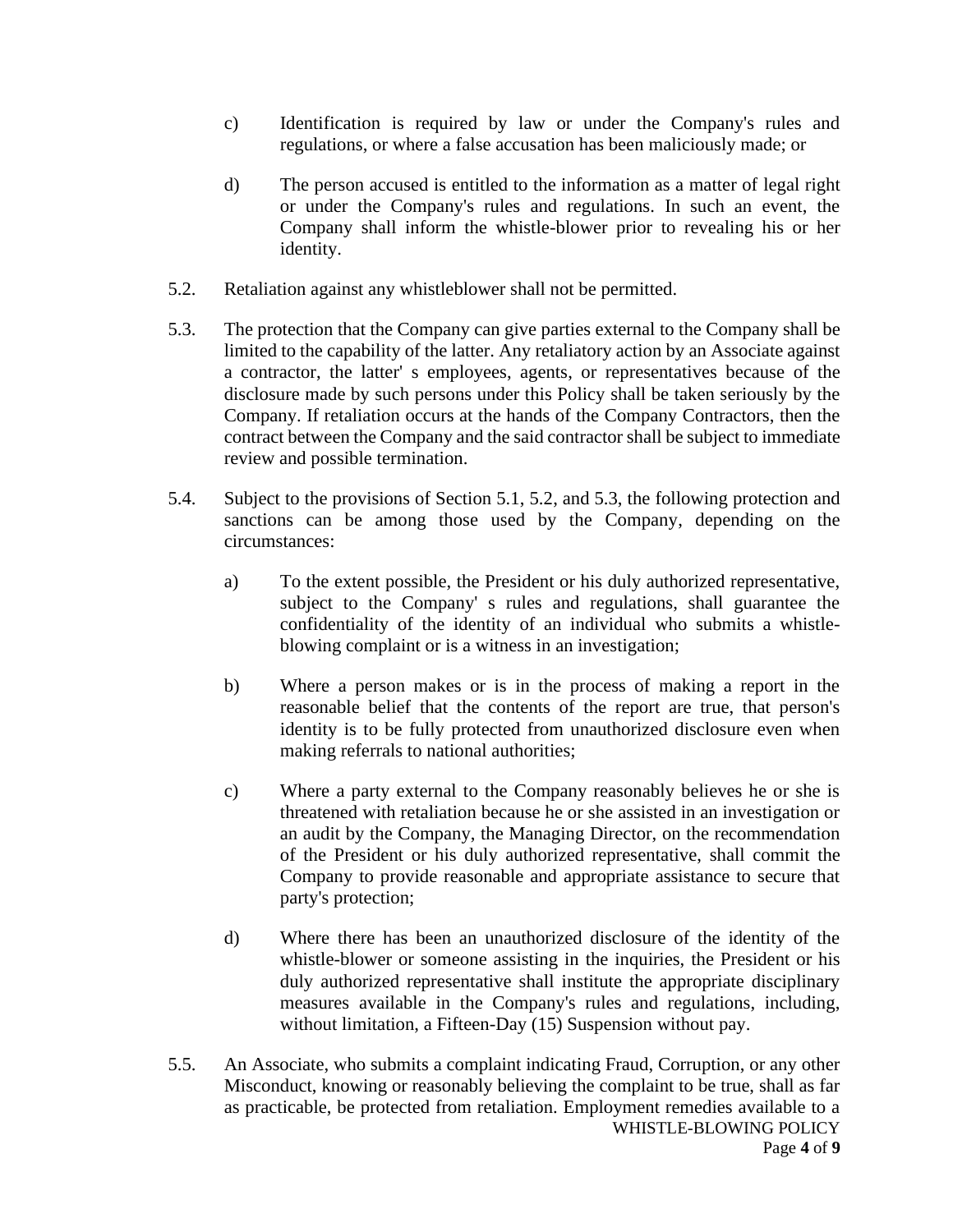whistle-blower against whom there has been retaliation shall be determined by the Managing Director based upon the findings and recommendations of the President or his duly authorized representative and may include the following, without limitation:

- a) Reinstatement to the same or comparable position in salary, responsibility, opportunity for advancement, and job security;
- b) Back wages and other benefits, with consideration to the salary increases and other benefits that the Associate would have received if not for the retaliatory act committed against him or her;
- c) Compensatory damages, including financial losses linked to the retaliatory acts committed against the Associate;
- d) Transfer upon the request of the prevailing whistle-blower to another part of the Company;
- e) Intangible benefits, including but not limited to, public recognition of the vindication of the whistleblower, and in appropriate circumstances public recognition of the contributions of the whistleblower of the Company;
- 5.6. In addition to the remedies enumerated in Section 5.5 above, the President or his duly authorized representative, shall recommend further relief as the case may require, including, without limitation;
	- a) When there is a reasonable concern that the Associate may suffer personal injury or that the safety and well-being of his or her family may be at risk, the President, or his duly authorized representative, shall accord the Associate with whistle-blower status and take available measures to secure his or her safety as well as the safety of his or her family;
	- b) When the Associate has suffered retaliation or is threatened with retaliation because of his or her assistance in an investigation or audit, the Managing Director, on the recommendation of the President, or of the latter's duly authorized representative, shall take steps to prevent such retaliatory actions from taking effect. Consequently, the Associate who believes that retaliatory action has been taken against him or her because of whistleblowing or cooperating in an investigation or audit should contact the President or his duly authorized representative with all information and documentation available to him or her in support of his or her complaint. The President or his duly authorized representative shall as a matter or exigency review the pieces of evidence provided and make a decision or order an immediate investigation;
	- WHISTLE-BLOWING POLICY Page **5** of **9** c) If it was found that there is no merit to a claim raised by an Associate, but it is clear that he or she acted in good faith, the President or his duly authorized representative shall take measures that are reasonable and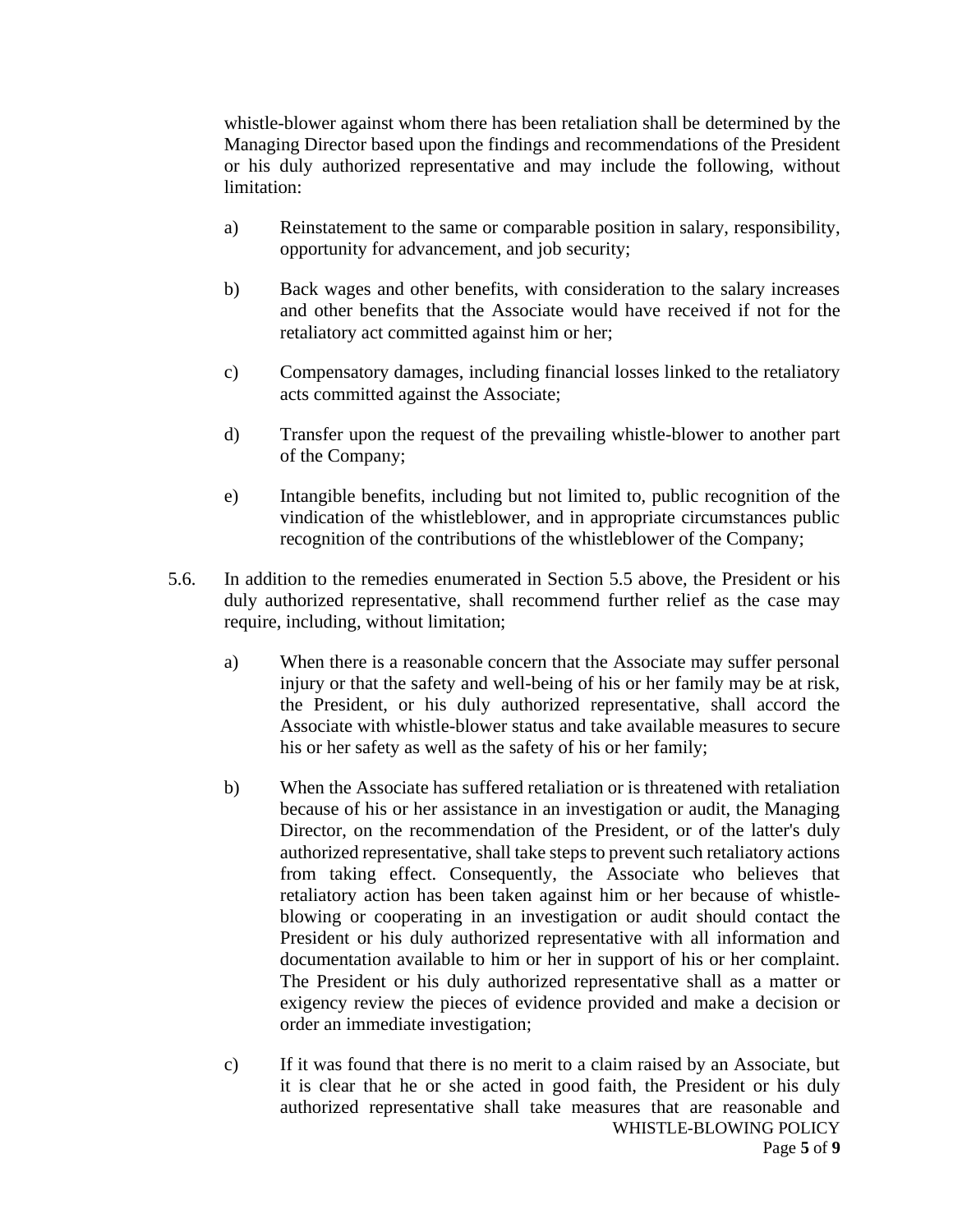available to the Company to protect the Associate from retaliation. Retaliation for a disclosure made in good faith shall be considered misconduct. Associates making allegations without good faith or reasonable belief that what is being reported is true shall be subjected to disciplinary action in keeping with the Company rules;

- d) Where the Associate can show evidence that prior to the alleged retaliation, he or she had reported or was in the process of reporting an instance of Fraud, Corruption, or any other Misconduct, the President, or his duly authorized representative, shall make such recommendation to the Managing Director for any interim relief that may be reasonable and available to the Associate, pending a full investigation of the alleged retaliation. If the alleged retaliation was proven, the President, or his duly authorized representative, shall recommend to the Managing Director permanent relief for the whistleblower;
- e) Where any Associate has been mistakenly identified as a whistleblower and consequently retaliatory action was taken against him or her, the affected Associate shall report the matter to the President or the latter's duly authorized representative with all information and documentation available to him or her in support of his or her complaint. The President or his duly authorized representative shall review the evidence and make appropriate recommendations to the Managing Director for any remedial relief that is reasonable and available;
- f) Where the whistleblower can show evidence that prior to the alleged retaliation, he or she had reported or was in the process of reporting an instance of Fraud, Corruption, or any other Misconduct, said whistle-blower shall be deemed to have satisfied the minimal burden of proof. The burden of proof shall then shift to the person or persons complained of to prove by clear and convincing evidence that the action taken by them against said whistleblower was for separate and legitimate reasons, and not in reprisal or retaliation for the malpractice reported by the whistleblower;
- g) Where the alleged retaliation is by the President, or his duly authorized representative, or threatened by the latter, the report should be made to the Managing Director, who shall inform the Board of Directors; and
- h) Where the alleged retaliation is by the Managing Director or threatened by the latter, report should be made to the President, or his duly authorized representative, who shall then inform the Board of Directors.
- 5.7. In furtherance of the objectives of this Policy, the Company and its Associates shall have obligations and rights, amongst which are the following;
	- a) Associates are duty bound to disclose any Fraud, Corruption, or any other Misconduct that come to their attention immediately but in any event not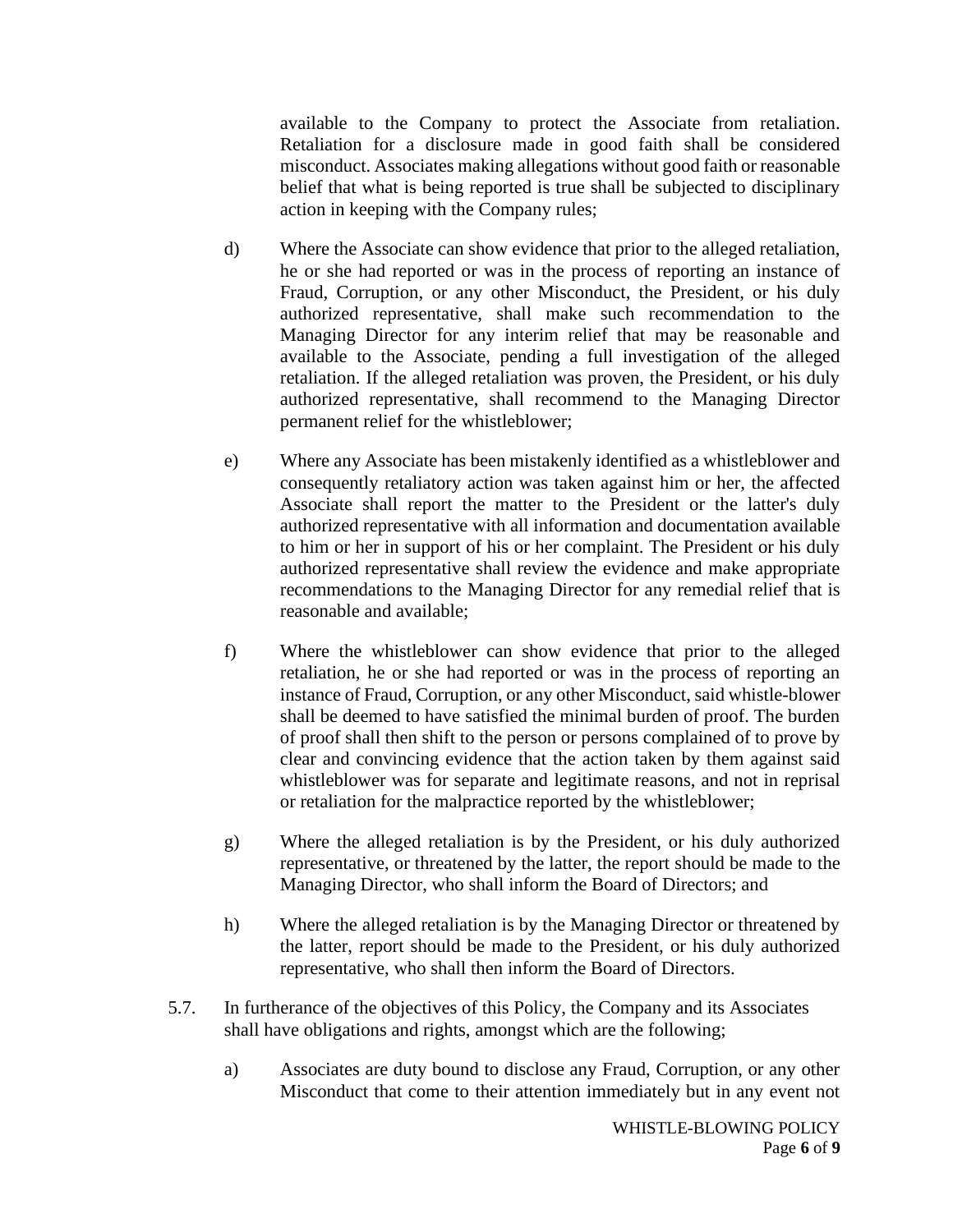later than seven (7) days after becoming aware of the Fraud, Corruption, or any other Misconduct. Violation of this duty shall be subject to disciplinary action. Furthermore, disciplinary action shall be taken against any Associate who knowingly prevents or covers-up any acts of Fraud, Corruption, or any other Misconduct.

b) A report of the President or his duly authorized representative recommending the relief shall be furnished to the whistleblower within 30 days from the receipt of the latter's complaint. Within 15 days from receipt of the said report, the whistle-blower may ask for a reconsideration of the conclusions and/or recommendations of the President or his duly authorized representative.

### **6. VOLUNTARY DISCLOSURE**

- 6.1. The Company encourages all Associates and individuals involved in Company Ventures to volunteer information on any Fraud, Corruption, or Misconduct of which they have knowledge or to which they are privy.
- 6.2. Voluntary disclosure made to prevent an illegality from being detected shall neither be covered nor protected by this Policy.

# **7. CHANNELS AND PROCEDURE**

7.1. The Channels and procedure for raising whistleblowing complaints shall depend on whether or not the allegation, complaint, or information is made or disclosed by an Associate, by a party external to the Company but privy to a Company Project, or by a party external to the Company and not a privy to a Company Project.

### *For Associates:*

- 7.2. Every Associate is expected to blow the whistle on transactions, operations, or any other activities connected with the Company that involves Fraud, Corruption, or any other Misconductt whether internal or external. The Associate concerned should report allegations or concerns through his or her immediate supervisor. The immediate supervisor connected shall evaluate whether or not the allegation or information disclosed merit further investigation. If it does, it shall be reported to the President or to his authorized representative.
- 7.3. Where the Associate feels uncomfortable discussing the matter with the immediate supervisor, foresees a potential conflict of interest, or for any other reason is reluctant to disclose to an immediate supervisor, the Associate may, at his or her option address the matter to a higher-level supervisor within the Associate's complex or, if no one else is available, to the President or his duly authorized representative. All Associates are free to seek the advice or assistance of the President or his duly authorized representative regarding concerns for his or her own protection as a whistleblower.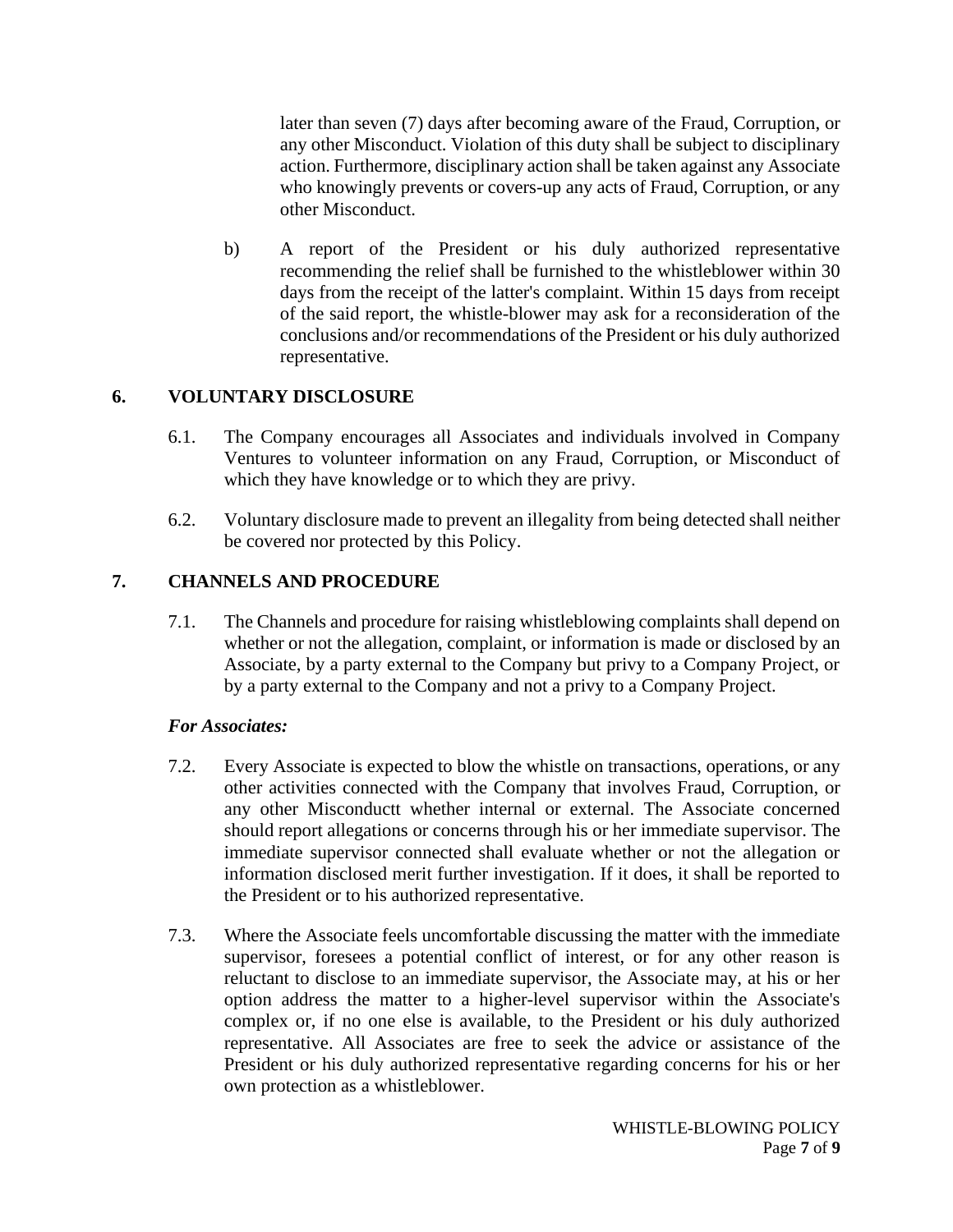- 7.4. Upon receipt of a complaint from an Associate, the President or his duly authorized representative shall register the allegation and where the identity of the Associate is known, acknowledge receipt of the allegation, and where appropriate to the nature of the information or allegations explain the subsequent actions to be taken and give an indication of when such actions will be taken. Any personnel making a disclosure shall be given an official and confidential correspondence by the President or his duly authorized representative indicating the circumstances regarding the information disclosed by the Associate.
- 7.5. An Associate shall be deemed to have discharged a reporting obligation once a report is made:
	- a) Through his or her immediate supervisor;
	- b) To another supervisor within the Associate's complex; or
	- c) To the President or his duly authorized representative.

### *For a party external to the Company but privy to any Company Project*

- 7.6. A party external to the Company but privy to any company project may bring allegations and complaints of Corruption, Fraud, or any other Misconduct in the execution of the said project. Said party is not required to report any knowledge about Corruption, Fraud, or any other Misconduct in the execution of a Company Project. However, failure to do so shall bar him from claiming any damage or damages he may have incurred or will incur in the execution of the Company Project to which he or she is a privy.
- 7.7. A party external to the Company but privy to any Company Project should report the incident to his or her supervisor who would then report the matter to the President or to his duly authorized representative.

### *For a party external to the Company and not a privy to any Company Project*

- 7.8. A party external to the Company and not privy to any Company Project should report the incident to his or her supervisor who would then report the matter to the President or to his duly authorized representative.
- 7.9. All allegations received from an Associate or an external party shall be registered and screened by the President or his duly authorized representative. Once registered, the allegation will be evaluated to determine its credibility, materiality, and verifiability. To this end, the complaint will be evaluated to determine whether or not there is a legitimate basis to warrant an investigation.
- 7.10. A preliminary evaluation will determine whether there are grounds for a more detailed investigation. This assessment shall be based on all the pieces of evidence provided by the whistleblower and shall consider whether the disclosure has been made in good faith and on the basis of reliable information. Where the preliminary